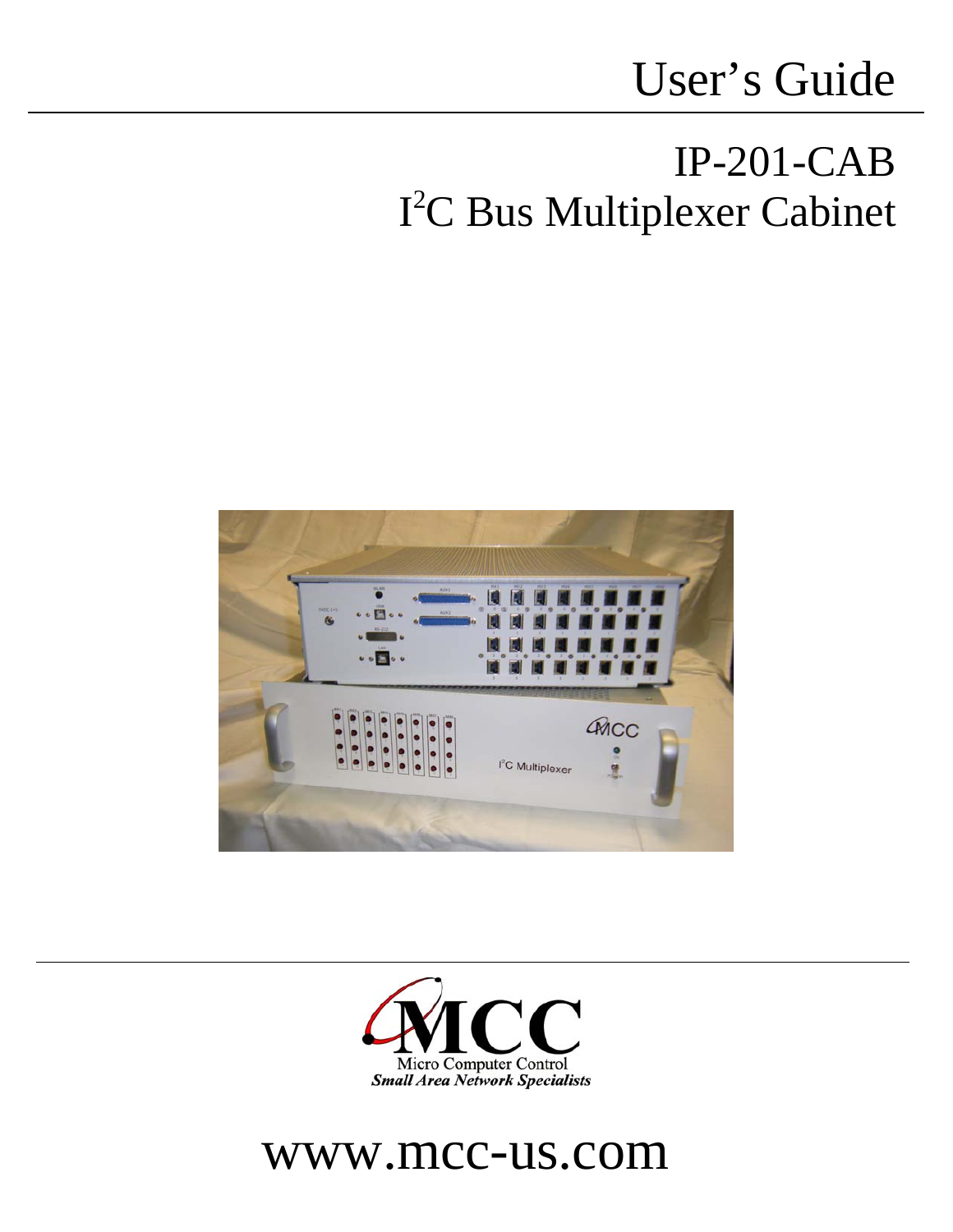## Introduction

The MCC IP-201-CAB is a multi-channel I²C Bus Multiplexer Cabinet that provides an easy way to connect multiple I²C Buses to a common host computer interface. The IP-201-CAB lets you communicate with multiple identical I²C based target devices while avoiding I²C Bus Address conflicts.

This user's guide describes the setup and operation of the IP-201-CAB I²C Bus Multiplexer Cabinet.

Are you new to  $I^2C$ ? Want to know more? We suggest you review "What is  $I^2C$ ?" at www.mcc-us.com/I2CBusTechnicalOverview.pdf.

MCC products use NXP (Philips) components and are licensed to use the I²C Bus.

"Purchase of Philips I²C components conveys a license under the Philips' I²C patent to use the components of the I²C system, provided the system conforms to the I²C specifications defined by Philips."

I²C is a trademark of NXP (Philips) Corporation.



31-MAR-10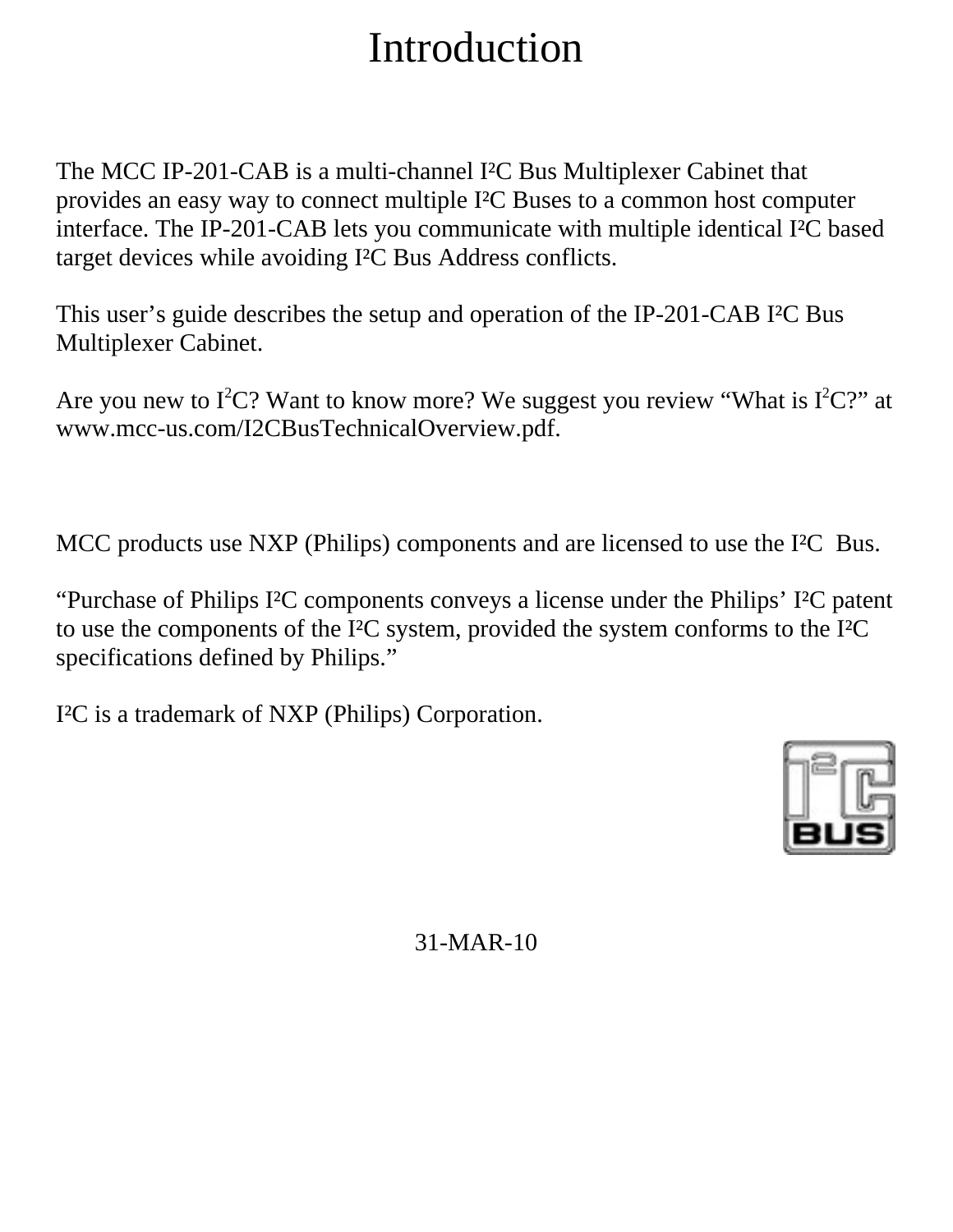Copyright© 2010 by Micro Computer Control Corporation. All rights are reserved. No part of this publication may be reproduced by any means without the prior written permission of Micro Computer Control Corporation, PO Box 275, Hopewell, New Jersey 08525 USA.

DISCLAIMER: Micro Computer Control Corporation makes no representations or warranties with respect to the contents hereof and specifically disclaims any implied warranties of merchantability or fitness for any particular purpose. Further, Micro Computer Control Corporation reserves the right to revise the product described in this publication and to make changes from time to time in the content hereof without the obligation to notify any person of such revisions or changes.

WARNING - Life Support Applications: MCC products are not designed for use in life support appliances, devices, or systems where the malfunction of the product can reasonably be expected to result in a personal injury.

WARNING - Radio Frequency Emissions: This equipment can radiate levels of radio frequency energy that may cause interference to communications equipment. Operation of this equipment may cause interference with radio, television, or other communications equipment. The user is responsible for correcting such interference at the expense of the user.

WARNING - Electrostatic Discharge (ESD) Precautions: Any damage caused by Electrostatic Discharge (ESD) through inadequate earth grounding is NOT covered under the warranty of this product. See the "Electrostatic (ESD) Precautions" section of this guide for more information.

Printed in the United States of America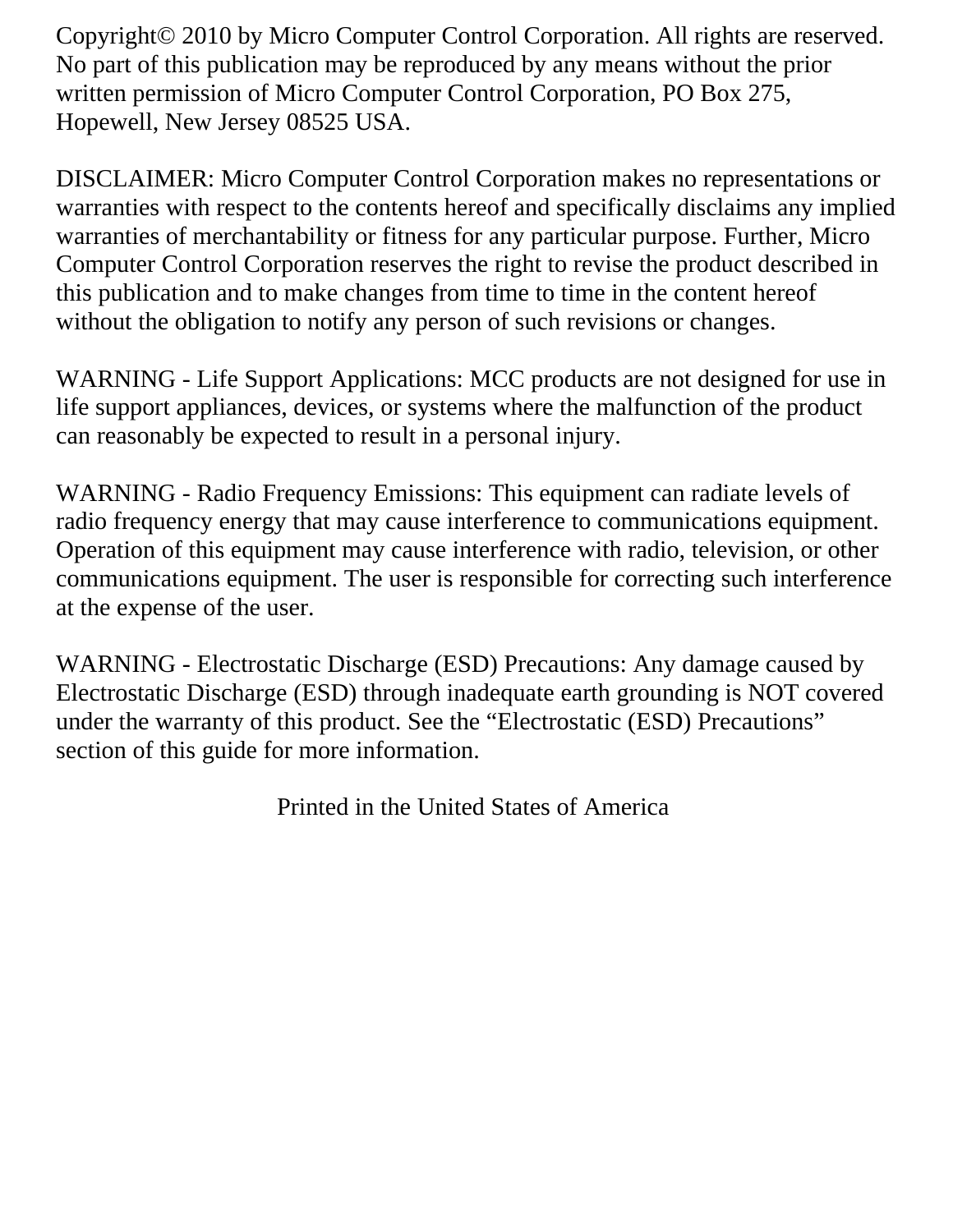### **Multi-Channel I 2 C Bus Multiplexer Cabinet**

#### **Overview**

The I<sup>2</sup>C Bus Multiplexer Cabinet is a multi-channel I<sup>2</sup>C Bus interface cabinet capable of delivering up to 32 independent and multiplexed  $I<sup>2</sup>C$  Bus channels to a host computer via a USB, RS-232, Ethernet, or Wireless-Ethernet interface. With the  $I<sup>2</sup>C$  Bus Multiplexer Cabinet, a single host computer can communicate with up to 32 identical  $I^2C$  Bus slave devices, without slave address conflicts.

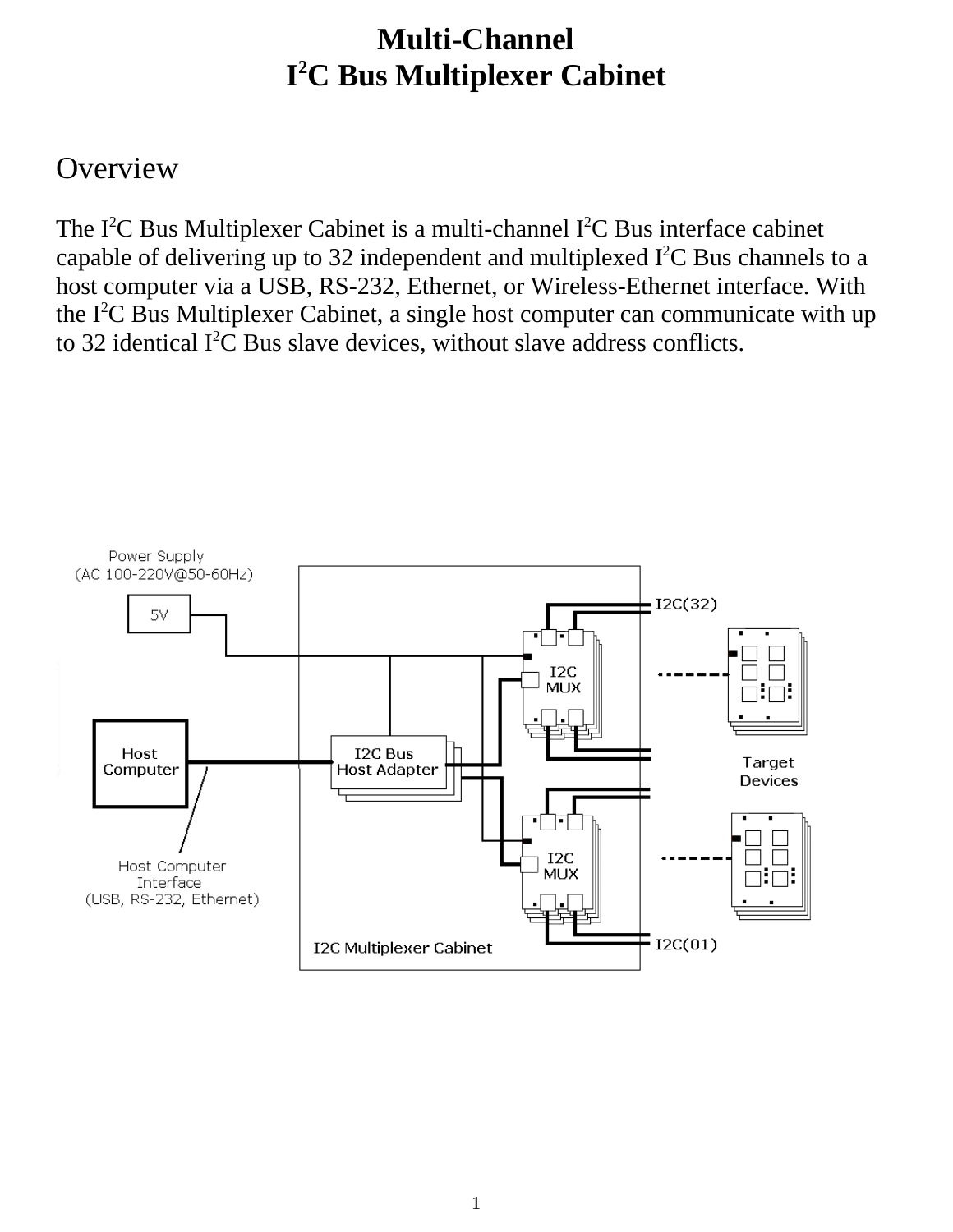The  $I^2C$  Bus Multiplexer Cabinet consists of:

- 1. Up to eight internal  $I^2C$  Bus 4 channel multiplexer boards.
- 2. One or more internal  $I^2C$  Bus host adapters.
- 3. External 5 volt global power supply.
- 4. Front panel mounted power switch and lamp.
- 5. Front panel mounted  $I^2C$  Bus channel indicator lamps.
- 6. Interconnecting  $I^2C$  Bus cabling.
- 7. 19-inch 3U high rack mount cabinet.

During operation, a customer supplied host computer issues commands to the multiplexer cabinet that select a specific  $I^2C$  Bus selectable channel, writes data to, or reads data from, a customer supplied target device connected to the selected channel.

### I 2 C Bus Multiplexer Cabinet Configuration

I 2 C Bus Multiplexer Cabinet configuration includes:

- Enabling or disabling host adapter pull-ups.
- Multiplexer board stacking arrangement.
- Multiplexer board slave address assignment.
- Multiplexer board pull-up voltage jumper setup.

Multiplexer cabinets are pre-configured at the factory to meet customer requirements. A Configuration Worksheet is attached to this document. A Configuration Build Sheet is shipped with each multiplexer cabinet.

The  $I^2C$  Bus multiplexer boards within the multiplexer cabinet use configuration jumpers and a command protocol documented in the  $I<sup>2</sup>C$  Bus Multiplexer Board User's Guide.

Multiplexer boards within a cabinet are arranged in groups, called stacks. Each stack can be made up of up to eight boards. The common port on boards within a stack are linked together with on-board stacking connectors or cables. Multiplexer boards within a stack share a common  $I^2C$  Bus address space, so each multiplexer board within a stack must be assigned a different  $I<sup>2</sup>C$  Bus slave address.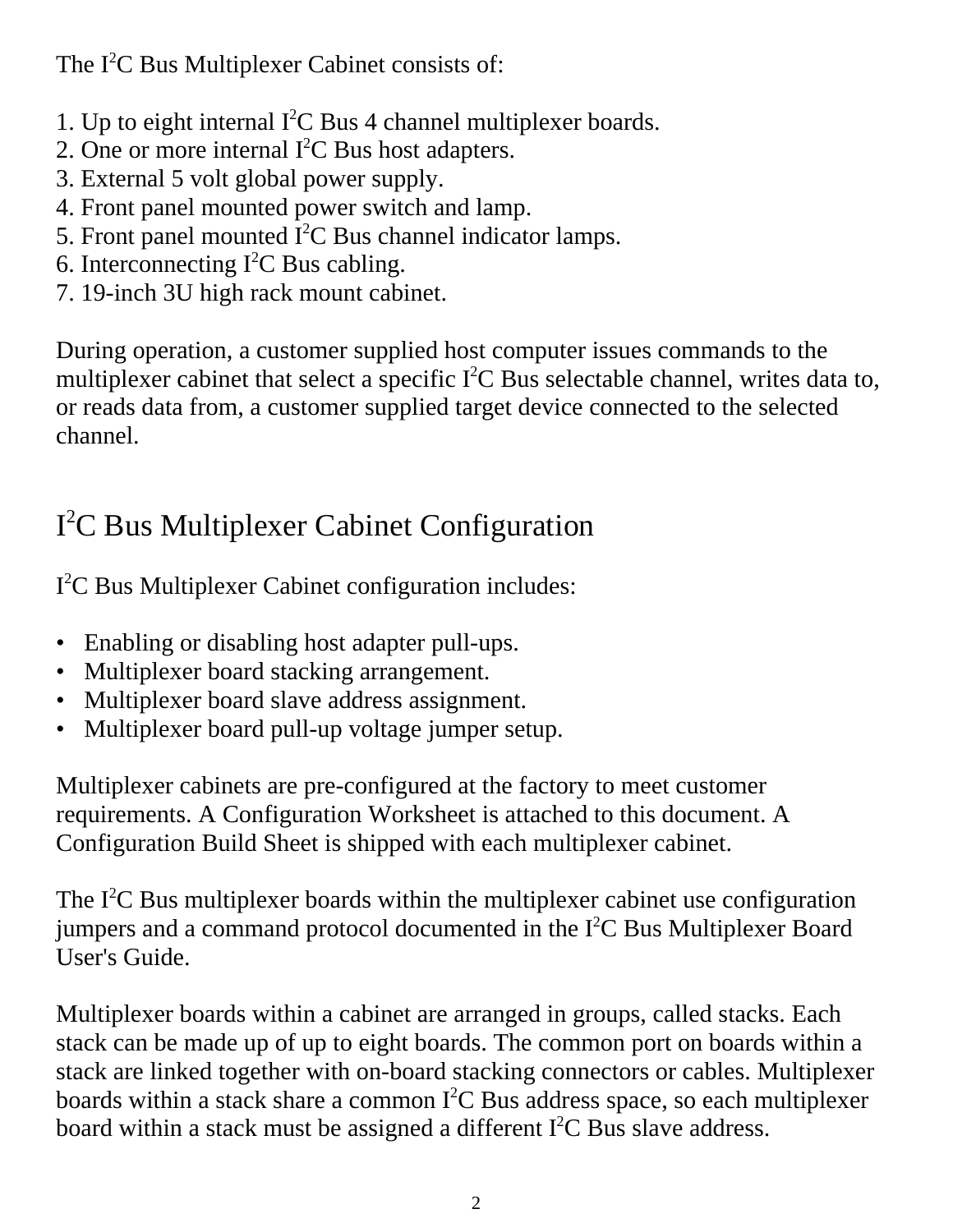#### Multiplexer Cabinet Installation

#### Power Supply

The  $I^2C$  Bus Multiplexer Cabinet is shipped with an external 5 volt global power supply. A front-panel mounted switch controls power to internally mounted  $I^2C$  Bus Host Adapter(s) (USB host adapters are USB bus powered), internally mounted  $I<sup>2</sup>C$ Bus multiplexer boards, and rear-panel mounted  $I<sup>2</sup>C$  Bus channels.

Host Computer Interface

A host computer interface provides a link between the host computer and the  $I<sup>2</sup>C$ Multiplexer Cabinet. The host computer interface connects directly to an internally mounted  $I^2C$  Bus Host Adapter. Depending on the host adapter type, a software driver may need to be loaded the first time the host adapter is plugged into a host computer. Follow the driver installation instructions included in the  $I<sup>2</sup>C$  Bus Host Adapter User's Guide.

Connection to the Target Devices

I<sup>2</sup>C Bus interface cables are provided with the multiplexer cabinet. A modular connector is provided for connection to target device. If appropriate, the modular connector on one end of the interface cable can be replaced with one more suitable for the target device.

#### Host Computer Communications

Each multiplexer board within the multiplexer cabinet is controlled with messages sent to the board's common port via an  $I^2C$  Bus link to its attached host adapter. Each multiplexer board has a jumper selectable  $I<sup>2</sup>C$  Bus slave address.

Host computer commands to select and communicate with a specific target device connected to the  $I<sup>2</sup>C$  Bus Multiplexer Cabinet use a command and response protocol documented in the I<sup>2</sup>C Bus Host Adapter User's Guide, the I<sup>2</sup>C Bus Multiplexer Board User's Guide, and the target device datasheet.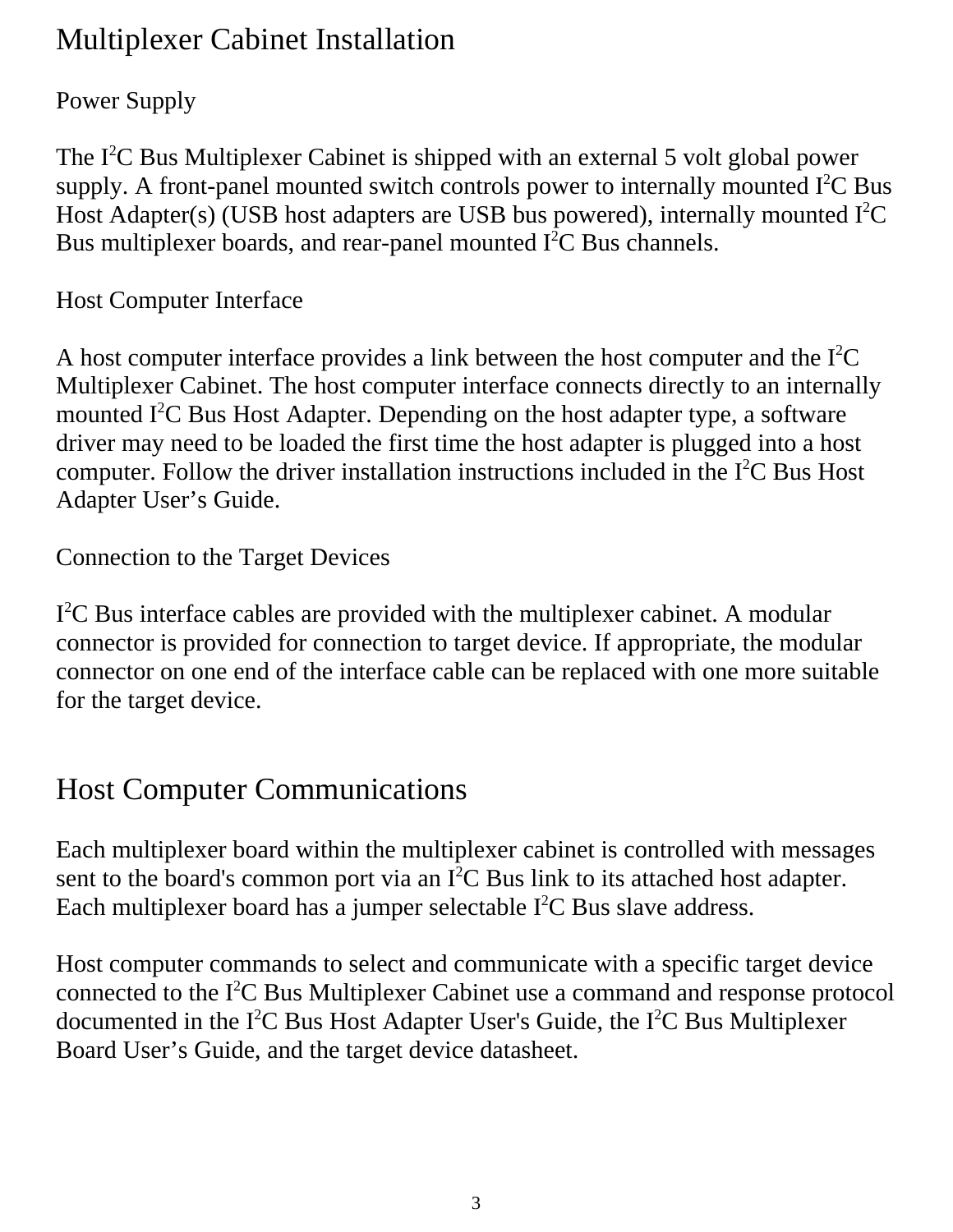A typical host computer command sequence would include:

- 1. Select the communication port used by the  $I<sup>2</sup>C$  Bus Host Adapter.
- 2. Open a communication link to the  $I^2C$  Bus Host Adapter. [See the  $I^2C$  Bus Host Adapter User's Guide Open command for details.]
- 3. Set I<sup>2</sup>C Bus Host Adapter Destination Slave Address to the slave address assigned to a specific Multiplexer Board. [See the Multiplexer Board User's Guide for board slave address configuration, and the  $I<sup>2</sup>C$  Bus Host Adapter User's Guide Destination Slave Address command for details.]
- 4. Master transmit a Channel Selection command to the Multiplexer Board. This command will connect the Multiplexer Board common port to the selected channel. [See the Multiplexer Board User's Guide Channel Selection commands, and the I<sup>2</sup>C Bus Host Adapter User's Guide Master Transmit command for details.]
- 5. Set  $I^2C$  Bus Host Adapter Destination Slave Address to the slave address of the target device. [See the target device datasheet, and the  $I<sup>2</sup>C$  Bus Host Adapter User's Guide Destination Slave Address command for details. NOTE: To avoid slave address conflicts, target device should not use slave addresses assigned to Multiplexer Boards.]
- 6. Master transmit (write) data to target device. [See the target device datasheet, and the  $I<sup>2</sup>C$  Bus Host Adapter User's Guide Master Transmit command for details.]
- 7. Master read data from the target device. [See the target device datasheet, and the I<sup>2</sup>C Bus Host Adapter User's Guide Master Read command for details.]
- 8. To communicate with multiple target devices with different slave addresses on the same selectable channel, repeat steps 5 through 7.
- 9. To communicate with multiple target devices on separate selectable channels of the same Multiplexer Board, repeat steps 3 through 8.
- 10.To deselect all channels on the current Multiplexer Board, repeat steps 3 and 4 and deselect all selectable channels on the current Multiplexer Board. [See the Multiplexer Board User's Guide for Channel Selection commands.]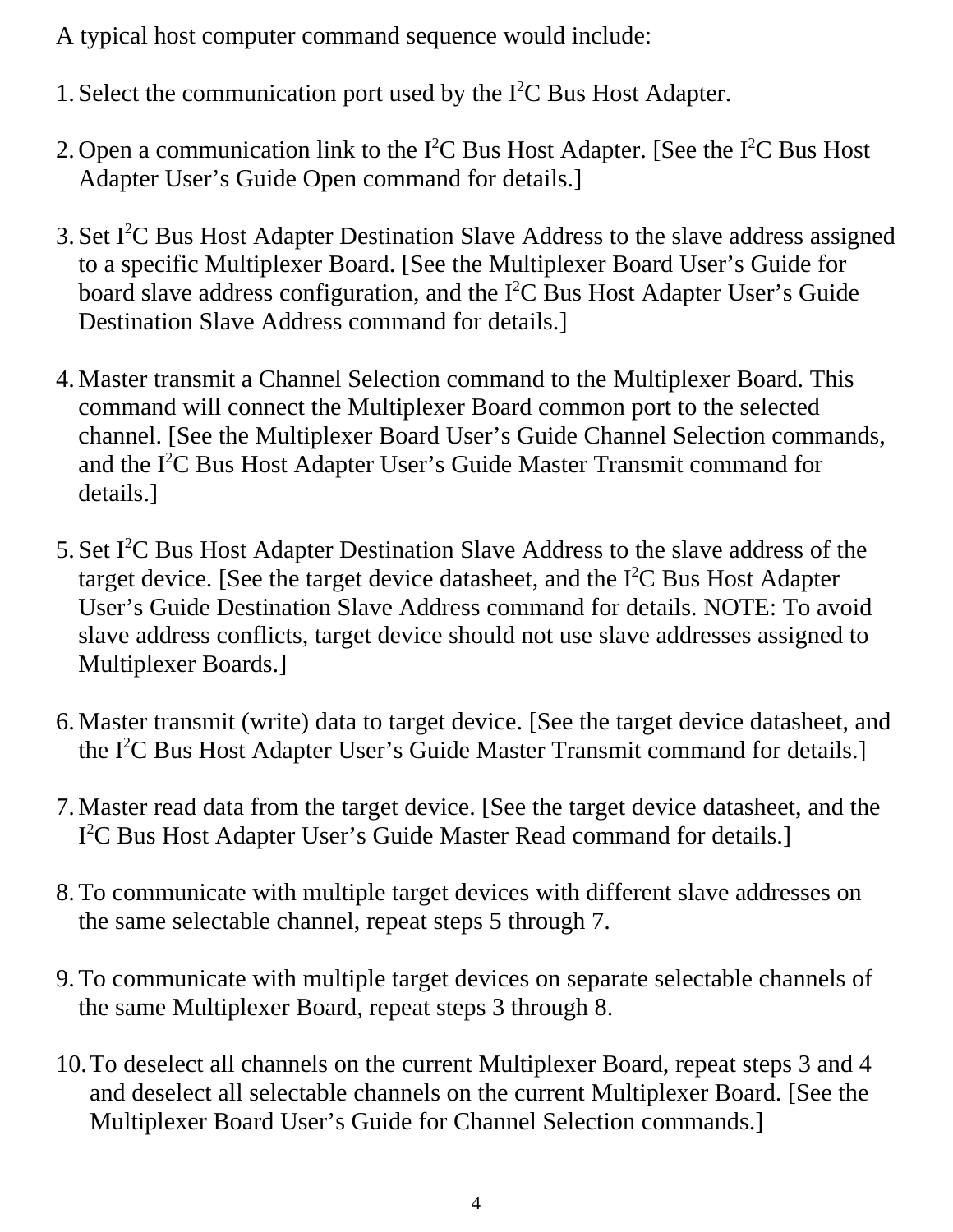- 11.To communicate with multiple target devices connected to multiple Multiplexer Boards, repeat steps 3 through 10.
- 12.To terminate communications with all target devices, close the communication port used by the  $I^2C$  Bus Host Adapter.